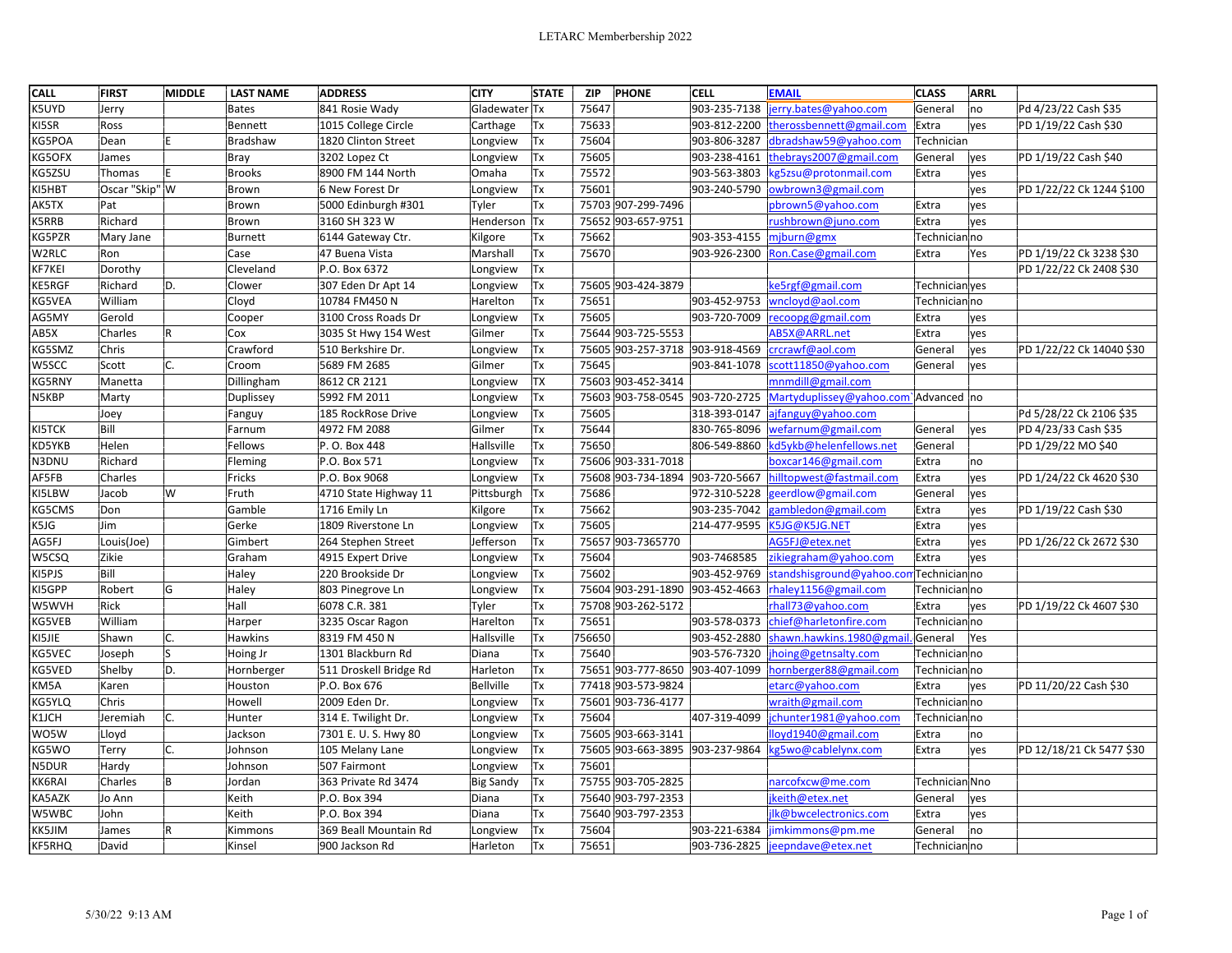|               | George         | A       | Klutts       | 1282 CR 4248                | Pittsburgh Tx    |           | 75686 903-960-2918              |                                 |                                         |                |      |                         |
|---------------|----------------|---------|--------------|-----------------------------|------------------|-----------|---------------------------------|---------------------------------|-----------------------------------------|----------------|------|-------------------------|
| <b>KOYY</b>   | Roger          |         | Krautkremer  | 601 Hollybrook Dr #???      | Longview         | Tx        | 75605                           | 303-842-5195                    | KOYY@arrl.net                           | Extra          | yes  |                         |
| <b>KBOLJW</b> | Marilyn        |         | Krautkremer  | 601 Hollybrook Dr #???      | Longview         | Tx        | 75605                           | 303-842-5195                    |                                         |                |      |                         |
| N5YVT         | Donald         | Greg    | Leach        | 70 Florey Lake              | Kilgore          | Tx        |                                 | 76552 903-424-6598 903-387-6146 | dgregorgl4176@ymail.com                 | Technicianno   |      |                         |
| N4KI          | Jerry          | M       | Lentz        | 505 Krista St               | Longview         | Tx        |                                 | 75604 903-686-0484 903-452-2675 | jerry@n4ki.us                           | Extra          | yes  |                         |
| WG5L          | Gary           |         | Lewis        | 8 Starwood Dr               | Longview         | Tx        |                                 | 75605 903-663-2158 903-746-1698 | lewisge53@outlook.com                   | Extra          | yes  |                         |
| N5TQI         | Jim            |         | Liberacki    | 2539 FM 555                 | Gilmer           | <b>Tx</b> |                                 | 75645 903-797-2475 903-790-7893 | JHLiberacki@n5tqi.com                   | Extra          | yes  |                         |
| KI5DGN        | Paul           | D.      | Little       | 5142 FM 1252 W              | Kilgore          | Tx        | 75662                           | 903-812-6659                    | paulntexas@gmail.com                    |                | yes  | PD 1/22/22 Cash \$30    |
| KG5WEB        | Jason          | E       | Litton       | 4 Loyd Dr                   | Longview         | Tx        | 75605 903-746-4694              |                                 | jason.e.litton@gmail.com                | Technicianno   |      |                         |
| KL2CD         | <b>Brandon</b> |         | Luchak       | 121 Lincoln Way             | Longview         | Tx        | 75603                           | 903-931-2141                    |                                         | Technicianno   |      | Family                  |
| KL7BL         | Barbara        |         | Luchak       | 750 Garden Drive            | Longview         | Tx        | 75603                           | 903-931-2141                    |                                         | Technicianno   |      | Family                  |
| KL7BX         | Dave           | IJ.     | Luchak       | 750 Garden Drive            | Longview         | Tx        | 75603 903-931-2141              |                                 | 903-258-5533 bearskinrugmaker@gmail.com | Extra          | no   | PD 1/19/22 Ck 119 \$50  |
| K5WAM         | Bill           | A       | Manley       | 411 N Live Oak St           | Gladewater Tx    |           | 75647 903-331-3444 903-331-3744 |                                 | :5wam@yahoo.com                         | Extra          | ves  | PD 1/22/22 Cash \$30    |
| K5GDM         | Gary           | lD.     | Manning      | 2905 Carrie Dr.             | Longview         | Tx        | 75605                           | 903-738-4943                    | g5dn.gary@gmail.com                     | General        | no   |                         |
| KT8TOR        | Nancy          |         | Manning      | 2905 Carrie Dr.             | Longview         | Tx        | 75605                           | 903-720-3719                    | kt8tor@gmail.com                        |                |      |                         |
| WA5GM         | Gordon         |         | Martin       | 308 Clemson Drive           | Longview         | <b>Tx</b> | 75703 903-521-8592              |                                 | WA5GM01@gmail.com                       | Extra          | yes  |                         |
| KG5IEE        | Randal         |         | Mays         | 1852 Alice Calloway Rd      | Marshall         | Tx        | 75672 817-313-3522              |                                 | randalm@rocketmail.com                  | Extra          | ves  | PD 1/19/22 Ck 1141 \$30 |
| KI5HXR        | Tracy          |         | McDonald     | 96 County Road 1523         | Avinger          | Tx        | 75630                           | 214-471-5654                    | tmac5854@yahoo.com                      | Technicianno   |      |                         |
| KE5HKI        | Elizabeth      | "Libby" | McGilberry   | 2340 E Mountain Rd S        | Longview         | Tx        | 75604                           | 936-581-0311                    | ke5hki@yahoo.com                        | Technician yes |      |                         |
| KG5PCN        | Cody           |         | Milford      | 1349 Vanderslice Rd         | Longview         | <b>Tx</b> | 75602 903-746-6213              |                                 | Cody.Milford@gmail.com                  | Technicianno   |      |                         |
| KJ4URO        | Kari           |         | Miller       | 663 Acorn Tr                | Hallsville       | Tx        | 75650                           | 757-513-7373                    | electtek@yahoo.com                      | General        | lyes |                         |
| KF5GLT        | Carolyn        |         | Morton       | 1 Bazzell Drive             | Longview         | Tx        | 75604                           | 903-240-6696                    | carolynmorton@sbcglobal.neTechnicianno  |                |      |                         |
| AE5KE         | Phillip        |         | Mullins      | 605 W. Gay Avenue           | Gladewater Tx    |           | 75647 903-845-4015 903-445-3259 |                                 | ae5ke@yahoo.com                         | Extra          | ves  |                         |
| WB5UAA        | Guy            |         | Navarro      | 5019 Rustic Oak Drive       | Longview         | Tx        | 75604 903-759-2882              | 903-445-6265                    | wb5uaa@hotmail.com                      | Extra          | yes  |                         |
| W5TDN         | Tom            |         | Noe          | 340 CR 2118                 | Longview         | Tx        | 75603 903-431-2235              |                                 | tomnoesr86@gmail.com                    | General        | no   |                         |
| N7XJR         | Roy            | İR.     | Northcutt    | 220 Dogwood Circle          | Longview         | Tx        |                                 | 75605 903-663-6054 903-736-3265 | N7XJR@yahoo.com                         | Extra          | ves  |                         |
| KD5OUF        | Robert         | lE      | Parham       | P.O. Box 9001               | Longview         | <b>Tx</b> | 75608                           | 903-720-3456                    | kd5ouf@yahoo.com                        | Technician yes |      |                         |
| <b>KE5AVH</b> | Dean           |         | Patterson    | 3794 Bell Meadows Dr.       | Longview         | Tx        | 75605 903-235-8478              |                                 | d.k.patterson@att.net                   | Technicianno   |      |                         |
| KA5BCM        | Jim            |         | Perry        | 12278 FM 729                | Avinger          | Tx        | 75630 903-755-2546 903-601-0797 |                                 | irperry767@gmail.com                    | General        | ves  | PD 1/19/22 Ck 1280 \$50 |
| KG5YBA        | Alan           |         | Peterson     | 304 N. Canal St.            | Jefferson        | Tx        | 75657                           | 903-407-8748                    | effersongunshop@aol.com                 | General        | no   |                         |
| KG5NWI        | Rhett          | lc      | Pilcher      | P.O. Box 1029               | Gladewater Tx    |           | 75647 903-576-2787              |                                 | kg5nwi@protonmail.com                   | Technicianno   |      | PD 12/18/21 Cash \$30   |
| W5DMI         | Sabrina        |         | Pollard      | P.O. Box 705                | Winnsboro Tx     |           | 75494                           |                                 | w5dmi@yahoo.com                         | General        |      |                         |
| AA5PQ         | Priscilla      |         | Quinn        | 810 Alta Street             | Longview         | <b>Tx</b> | 75604 903-291-1332 903-918-6630 |                                 | pntcet@yahoo.com                        | Extra          | no   |                         |
| AJ1MQ         | Jim            |         | Quinn        | 2300 Bill Owens Pkwy # 222  | Longview         | <b>Tx</b> |                                 | 75604 903-291-1332 903-746-0342 | imquinndallas@yahoo.com                 | Extra          | no   | PD 1/20/22 Ck 1634 \$30 |
| AA5CX         | Jim            |         | Quinn        | 6 Lindsey Lane              | Longview         | Tx        | 75601                           | 903-399-1293 903-399-1293       | narwhal.one@gmail.com                   | Extra          | yes  |                         |
| W5AAF         | Joe            |         | Reaves       | 328 Cox Ln                  | Longview         | <b>Tx</b> | 75605                           | 903-780-3587                    | jreaves57@yahoo.com                     | General        | no   | PD 1/22/22 Cash \$30    |
| <b>KG5PNY</b> | Lana           |         | Reed         | 206 Joan Ln                 | Longview         | <b>Tx</b> | 75605 903-948-7446              |                                 | kayreed1945@att.net                     | Technicianno   |      |                         |
| WA5OKO        | Jerry          |         | Ritchie      | 208 Longmont                | Longview         | Tx        | 75605 903-668-9926 903-218-4711 |                                 | WA5OKO8678@gmail.com                    | Extra          | yes  |                         |
| K5JMR         | John           | Mark    | Robertson    | 201 Madewood Ct.            | Bossier City La. |           | 71111 318-5727917               |                                 | k5jmr@yahoo.com                         | General        | yes  |                         |
| N5VGQ         | Jim            |         | Rogers       | 1063 Gardiner Mitchell Pkwy | Longview         | Tx        | 75603 903-235-5347 903-235-5347 |                                 | n5vgq@yahoo.com                         | General        | yes  | PD 1/22/22 Cash \$30    |
| KF5VBO        | Jay            |         | Rowe         | 19497 Hwy 271               | Winona           | Tx        | 75792                           | 903-452-0387                    | kf5ubo@gmail.com                        | Extra          |      | PD 1/22/22 Cash \$30    |
| AE5ZA         | Cliff          |         | Scott        | 2439 CR 1240                | Pittsburg        | Tx        | 75686 903-708-6017              |                                 | ae5zaham@gmail.com                      | Extra          | no   |                         |
|               | Dan            |         | Sells        |                             |                  |           |                                 |                                 | daniel jr7098@sbcglobal.net             |                |      |                         |
| KI5DYI        | <b>Bert</b>    |         | Sharp        | 1601 Pineridge              | Longview         | Tx        | 75604                           | 903-235-3560                    | sharpbert@yahoo.com                     | General        | yes  | PD 1/22/22 Ck 6964 \$30 |
| WB5SRM        | Dennis         |         | Smith        | 163 Cedar Springs           | Longview         | Tx        | 75605 903-918-2998              |                                 | dsmith29A@gmail.com                     | Advanced yes   |      |                         |
| WB5PUN        | Samuel         | IJ.     | Smith        | 24157 State Hwy 154         | Diana            | Tx        | 75640                           | 903-801-0776                    | ic9100user@gmail.com                    | Extra          | no   |                         |
| WA4KKO        | Raymond        | ١F      | Spengler Jr  | 311 Dovell RD               | Longview         | Tx        | 75603                           | 903-573-3489                    | ray@skyparkflying.com                   | General        | no   | PD 1/19/22 Ck 6482 \$30 |
| KG5YLR        | Leroy          | E.      | <b>Stark</b> | 1026 Andrews                | Kilgore          | Tx        | 75662 903-984-2850              |                                 | lestark2@hotmail.com                    | Technicianno   |      | PD 1/22/22 Ck 143 \$30  |